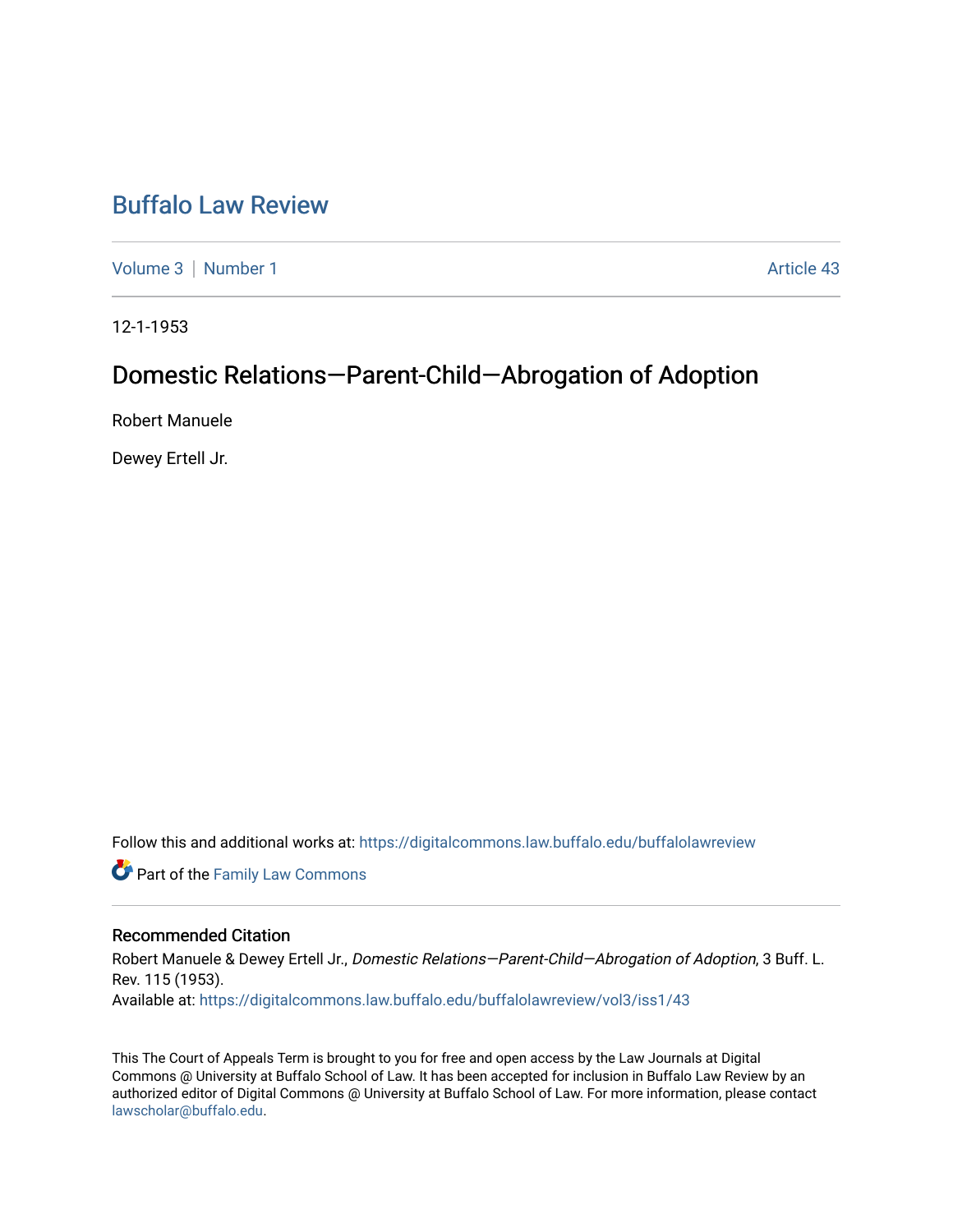still claim the child even after legal adoption has been granted,<sup>10</sup> the burden then rests upon the parent to show that the child's welfare will be advanced by having the child returned to her.<sup>11</sup>

In the instant case there was no showing that the mother was unfit to care for her child. In fact, to the contrary there had been evidence introduced on the trial to show her fitness. Since the order of adoption of the child had already been vacated in a previous proceeding because of the lack of consent of the mother, it was natural that the court gave the custody of the child to the mother.

#### *Abrogation of Adoption*

In New York, to effectuate an abrogation of an adoption there must be a finding that "due regard to the interests of both (the child and the foster parents) requires that such adoption be abrogated."<sup>12</sup> In order for a parent to obtain the abrogation, he must show that the child has been guilty of the willful desertion or a misdemeanor or ill behavior. The law goes on to state that when such an abrogation is sought, notice must be given to the agency which was a party to the adoption, or if no agency was involved, to the board or commission or official with the jurisdiction over the poor. If no such agency or institution shall appear on the return of such process, then a special guardian shall be appointed by the court.<sup>13</sup>

In In re *Adoption of Eaton*,<sup>14</sup> the parents of an adopted person, their daughter, were seeking the abrogation of adoption on the ground of desertion. The daughter had attained majority, had married, left home and had not been heard of since. In the action she appeared by counsel. The court held that once the adopted person had attained majority, no longer could there possibly be an abrogation of the adoption.<sup>15</sup> The court looked into the provisions of **§** 118 of the Domestic Relations Law to interpret the intent of the statute and found that it applied only to minor children. First of all, the violations upon which the abrogation can be sought pertain only to infractions of those duties which are owed by a child to a parent during infancy. Further, the agency which was a party to the adoption must be present to insure that

**13.** *Ibid.*

**<sup>10.</sup>** *People* ex rel. *Pickle v. Pickle,* **215** App. Div: 32, 213 **N.** Y. Supp. 70 (4th Dep't 1925).

**<sup>11.</sup>** *Matter of Thorne, 240* **N.** Y. 444, 148 **N. E.** 630 (1925). 12. Dot. REL. LAW § 118.

<sup>14.</sup> 305 **N.** Y. 162, 111 **N. E.** 2d 431 (1953). **15.** The court did not express itself or determine the abrogation of an adoption procured by fraud or any other infirmity in connection with the adoption itself. See *Myer's v. Myers,* 197 App. Div. 1, **188 N.** Y. Supp. 527 (1st Dep't 1921).